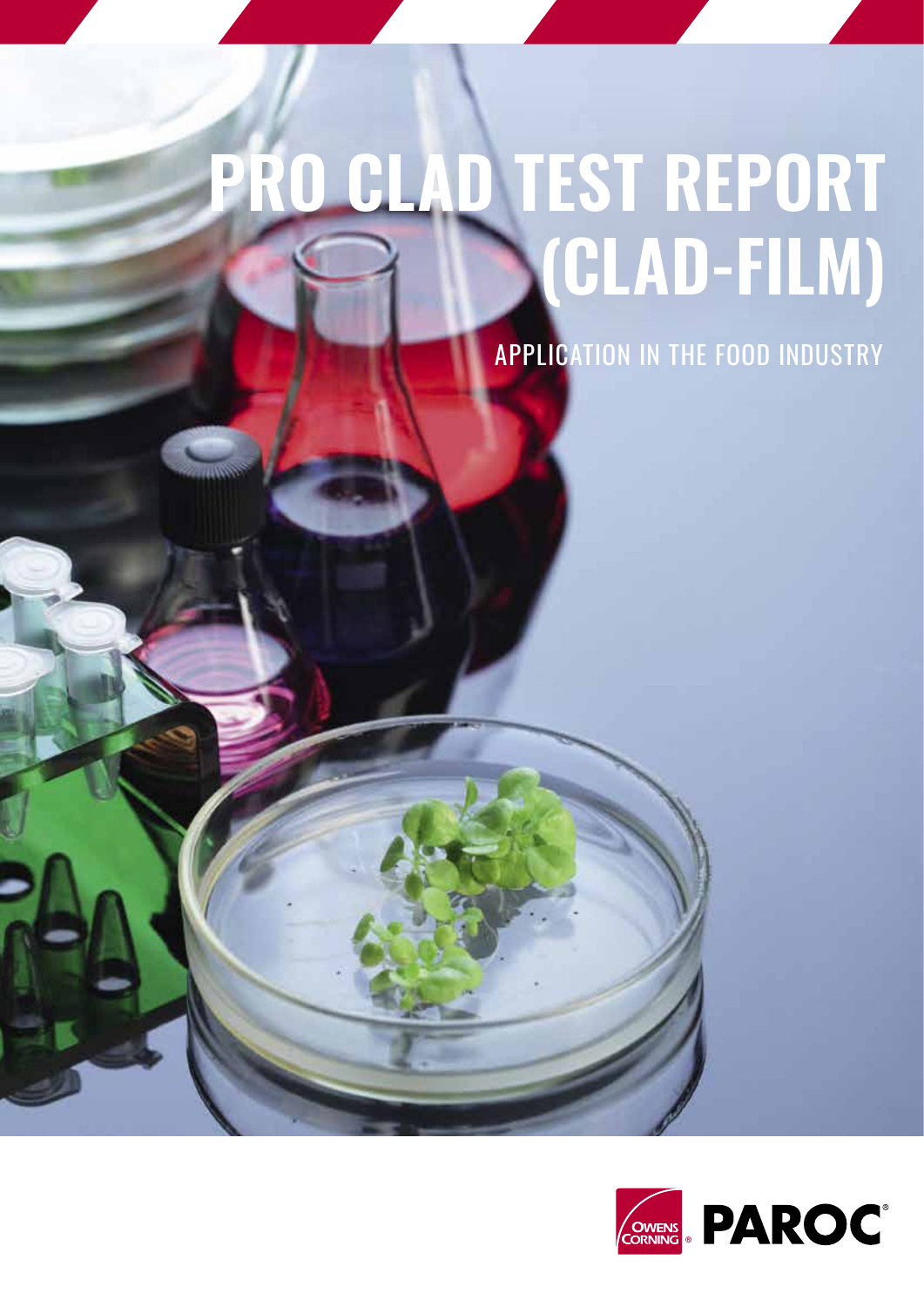e in our tests because the substances are chemically bound, SML (e.g. residual monomers), and/or the substances are not

at embrittle or destroy the film (hydrolysis under extreme heat,

mounts that would exceed the SML. The film passes our

ther layers in the final product (plastics, adhesives, or printing

Clad-Film complies with the applicable requirements of EU "Framework Regulation" for food contact materials, (EC) 1935/2004, the "Food Contact Plastics Regulation" (EU) 10/2011 and the "Good Manufacturing Practice Regulation" (EC) 2023/2006, as well as the German Food and essential Commodities and Animal Feed Code, or LFGB for short, as well as the Essential Commodities Regulation as follows:

The monomers and additives used for Clad-Film are authorized under Regulation (EU) 10/2011 (as amended by (EU) 321/2011, 1282/2011, 1183/2012, 202/2014, 2015/174 and 2016/1416). Risk assessment of all other components of Clad-Film, including intentionally added components, such as catalysts, and non-intentionally added substances ("NIAS"), such as reaction and degradation products, according to §19 of (EU) 10/2011 has been performed. Thus the composition of Clad-Film complies with the legal requirements throughout the European Economic Area (EU, Iceland, Liechtenstein, and Norway). Clad-Film also fulfils the corresponding requirements in Switzerland. The film complies with the current requirements of BfR (German Federal Institute for Risk Assessment) Recommendation XVII.

The following substances or substance groups subject to specific migration limits (SMLs) were used to manufacture Clad-Film or could be released if it were hydrolysed:

 $\ast$ inks) might accelerate the migration of these substances, particularly at high temperatures. Also note, that our tests for substances with this mark cannot confirm compliance for cases where the "EU cube" convention does not apply, i.e. packaging for infants and young children or packaging in the size range 500 millilitres or grams to 10 litres.

## **A. Applications with Food Contact in Europe**

#### **1. Compliance with applicable regulations 2. Substances subject to restrictions**

| <b>Simulant</b>                | Food type             | <b>Test designation</b> | <b>Time and Temperature</b> |  |
|--------------------------------|-----------------------|-------------------------|-----------------------------|--|
| A - 10 Vol.-% ethanol          | aqueous (hydrophilic) | OM <sub>2</sub>         | 10 d at $40^{\circ}$ C      |  |
| B - 3 wt.-% acetic acid        | acidic (pH < $4.5$ )  | OM <sub>2</sub>         | 10 d at $40^{\circ}$ C      |  |
| D <sub>2</sub> - vegetable oil | fatty (lipophilic)    | OM <sub>2</sub>         | 10 Cd at $40^{\circ}$ C     |  |

| The migration of substances with this mark is not detectable<br>the amounts of the substances in the film are far below the S<br>mobile in the plastic (e.g. salts). |
|----------------------------------------------------------------------------------------------------------------------------------------------------------------------|
| These substances can only be released under conditions that<br>such as melting, or chemical attack).                                                                 |
| Substances with this mark can migrate and are present in ar<br>migration tests because migration is very slow.                                                       |
| We cannot rule out that interactions with plasticizers from of                                                                                                       |

| <b>Confidential</b>                                             |                                            |                          |                                            |        |  |  |  |  |
|-----------------------------------------------------------------|--------------------------------------------|--------------------------|--------------------------------------------|--------|--|--|--|--|
| <b>Substance (group)</b>                                        | <b>Food contact material No.</b>           | <b>CAS no:</b>           | Limit (SML)                                | Tests* |  |  |  |  |
| terephthalic acid                                               | 785                                        | $100 - 21 - 0$           | 7.5 mg/kg food                             | ✔      |  |  |  |  |
| ethylene glycol and<br>diethylene glycol                        | 227 and 263<br>(Group 2)                   | 107-21-1<br>and 111-46-6 | 30 mg/kg food<br>(group limit)             | ✓      |  |  |  |  |
| 2-(4,6-diphenyl-1,3,5-<br>triazin-2-yl)-5-(hexyloxy)-<br>phenol | 770                                        | 147315-50-2              | 0.05 mg/kg food                            | $\ast$ |  |  |  |  |
| manganese acetate                                               | None<br>(Item 1 of Appendix II of 10/2011) | 2180-18-9                | 0.6 mg/kg food<br>(expressed as manganese) | ✔      |  |  |  |  |
| zinc acetate                                                    | None<br>(Item 1 of Appendix II of 10/2011) | 557-34-6<br>or 5970-45-6 | 5 mg/kg food<br>(expressed as zinc)        | ✓      |  |  |  |  |

*Choice of simulants: According to (EU) 10/2011, Annex III point 4 overall migration testing in simulants A, B and D2 demonstrates compliance for all types of food.*

*Sensory testing with water and fat shows that Clad-Film complies with Para. 3 (1c) of (EC)1935/2004.*

*You may only share this confidential information with customers, institutes, and enforcement authorities for the purpose of assessing compliance of Clad-Film and products containing it.*

*Therefore, for applications where Clad-Film is in intimate contact with materials that contain plasticizers or where the "EU cube" does not apply, the possible migration of the substances marked \* should be tested on the final product, especially if high temperatures are applied and Clad-Film is the food contact surface.*

#### **Clad-Film complies with the overall migration limit, 10 mg/dm² under the standardized conditions for long term storage at room temperature and below, i.e.:**

#### **\*Explanation of symbols in the "Tests" column:**

 $\checkmark$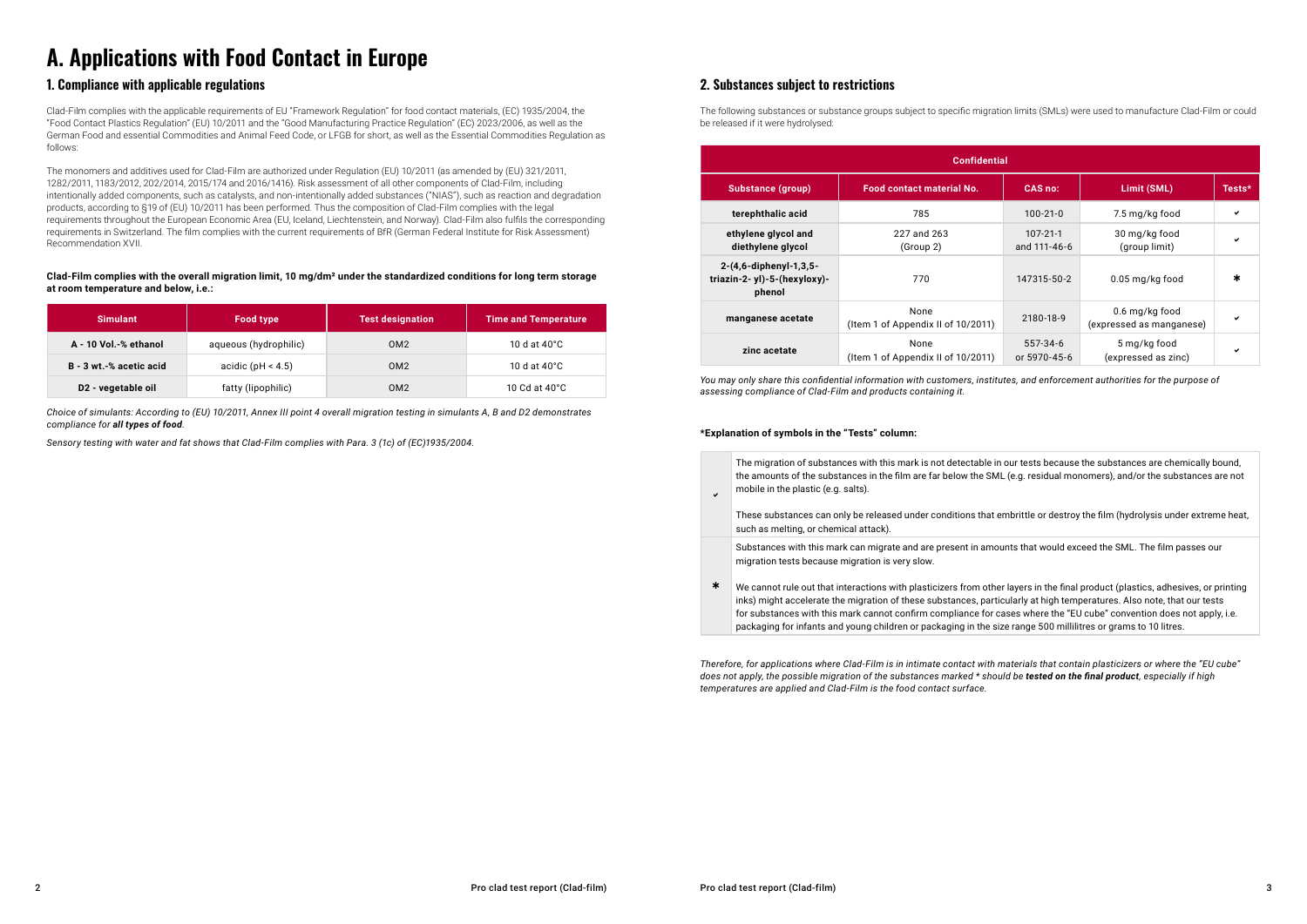E551 and E650 are used in Clad-Film. These additives do not migrate out of Clad-Film at all, so they cannot cause technical effects or non-compliance of foodstuffs.

Clad-Film does not require a functional barrier. Direct contact with food is permissible on both sides.

### **3. "Dual use" additives**

#### **5. "Functional barrier" status**

Specific migration testing confirms that Clad-Film may be used:

- For repeated use articles such as kitchen furniture or storage boxes in contact with all foods at room temperature and below.
- In single use articles such as food packaging, in contact with hydrophilic, acidic, and lipophilic (fatty) food types X/2, X/3, X/4 or X/5, for long term storage at room temperature (and below, including frozen storage).
- In single use articles in contact with X/1 fatty foods only refrigerated or frozen storage is permissible.
- At surface-volume ratios up to 6 dm2/kg food (standard "EU-cube")

Clad-Film complies with applicable specific migration limits when:

#### **4. Permissible use conditions and specific migration test conditions**

| <b>Test conditions</b>         |                                       | <b>Applicable to</b>                                                                                                    |                                                                                         |  |
|--------------------------------|---------------------------------------|-------------------------------------------------------------------------------------------------------------------------|-----------------------------------------------------------------------------------------|--|
| <b>Simulant</b>                | <b>Time and Temperature</b>           | <b>Food types</b>                                                                                                       | <b>Contact conditions</b>                                                               |  |
| A - 10 Vol.-% ethanol          | 10 days at $60^{\circ}$ C             | hydrophilic (aqueous,<br>alcoholic)                                                                                     | long-term storage<br>(> 6 month) (and repeated use)<br>at room temperature<br>and below |  |
| B - 3 wt.-% acetic acid        | 10 days at $60^{\circ}$ C             | acidic ( $pH < 4.5$ )                                                                                                   |                                                                                         |  |
| D <sub>2</sub> - vegetable oil | 10 days at $60^{\circ}$ C             | lipophilic (fatty)<br>food types listed with<br>$X/2$ , $X/3$ , $X/4$ or $X/5$ in<br>D <sub>2</sub> column in Annex III |                                                                                         |  |
|                                | 10 days at $40^{\circ}$ C             | any lipophilic (fatty) food                                                                                             | refrigerated or frozen storage<br>for any length of time                                |  |
|                                | $3 \times 10$ days at 60 $^{\circ}$ C | any lipophilic (fatty) food                                                                                             | repeated usage at room<br>temperature or below                                          |  |

We hereby confirm that the heavy metals cadmium, mercury, lead, and chromium(VI) as such and their compounds are not used in the production of the film. The sum of these heavy metals from possible contaminations is below 100 ppm (DIN 38 406) and complies with Article 11 of EU Directive 94/62/EC (Packaging and packaging waste) as well as with the CONEG Legislation in the USA. Clad-Film also complies with the recoverability requirements set forth in Directive 94/62/EC.

#### *Notes:*

*Choice of simulants: According to (EU) 10/2011, Annex V item 2.1.2, testing in simulants A, B and D2 demonstrates compliance for all types of food.*

*Old test conditions according to EU Directives 82/711/EEC and 85/572/EEC: May no longer be used.*

#### **Test conditions to confirm specific migration compliance according to (EU) 10/2011, Appendix V (New conditions of the 6th amendment, (EU) 2016/1416, permissible now and mandatory as of 14 September 2017)**

Clad-Film is not approved for direct food contact in the United States of America.

All of the components of the film are covered by FDA regulations. However, one additive is used in a higher concentration than would be permissible for direct food contact under the requirements of 21 CFR 178.2010 [Code of Federal Regulations Para.178.210, title 21]. The remainder of the components comply with requirements of 21 CFR Art177.1630 for thermoplastic resin and film. As this additive is not volatile it will not be transferred to food via the air, so its use in the proximity of food is permissible as long as it does not directly contact the food surface.

The film does not contain post-consumer recyclate or "active or intelligent" components, so Regulations (EC) 282/2008 and 450/2009 are not applicable.

Allergens for which Annex IIIa of Directive 2000/13/EC and Annex II of Regulation (EU) 1169/2011 requires special food labelling are not used in the production of the film.

The formulation of the film does not contain any substance, that derives from "bisphenol A" (2,2-bis(4-hydroxy-phenyl)-propane), such as polycarbonate for example, "BADGE" (bisphenol A diglycidyl ether) or related compounds ("BFDGE" and "NOGE"), azodicarbonamide, vinyl chloride, perfluorooctylsulphonate ("PFOS"), perfluorooctanoic acid ("PFOA") or 2,4,4'- trichloro-2'-hydroxydiphenyl ether (triclosan). Consequently, none of the following legislation is (or was) relevant: Directives 78/142/EEC, 80/766/EEC, 81/432/EEC, 2004/1/EC and 2011/8/EU, Regulation 1895/2005, 17th amendment of the German Bedarfsgegenständeverordnung.

No plasticizing additives such as "phthalates" (esters of ortho-phthalic acid) or others are used in the formulation of the Clad-Film. Further, the formulation does not include benzophenone, alkyl phenols such as nonyl or octyl phenol, or derivatives thereof.

Clad-Film is no "nanomaterial" as defined in Commission Recommendation 2011/696/EU and is consequently not subject to reporting to the French ANSES agency. Similarly, no reports are required for Clad-Film to the Danish nanomaterial registry.

Under the REACH Regulation (1907/2006), Clad-Film is an "article". We confirm that it was manufactured in accordance with applicable REACH requirements and that it does not contain substances listed on the SVHC candidate list of 20 June 2016 in amounts. above 0.1 weight-%. Accordingly, Article 33 of the regulation does not require any special communication about substances in Clad-Film along the supply chain or to consumers. It is not necessary to request updates every time the SVHC candidate list is changed. In the unlikely event that Clad-Film is affected by such a change, we will inform you.

The Clad-Film is not subject to labelling as a hazardous chemical or mixture according to 67/548/EEC, 1999/45/EC and 1272/2008 (GHS Regulation) and, according to German provisions not classed hazardous to water (no "WGK" - Water Hazard Class). The formulation contains no substances forbidden or restricted by Annex XVII of REACH and 76/769/EEC or subject to authorization by Annex XIV of REACH. As waste, Clad-Film does not form materials that require monitoring according to Directives 91/689/EEC and 91/156/EEC, i.e. it is not hazardous waste.

## **B. Food contact use in the USA (FDA approval)**

## **C. Frequently asked questions about other regulations and certain substances**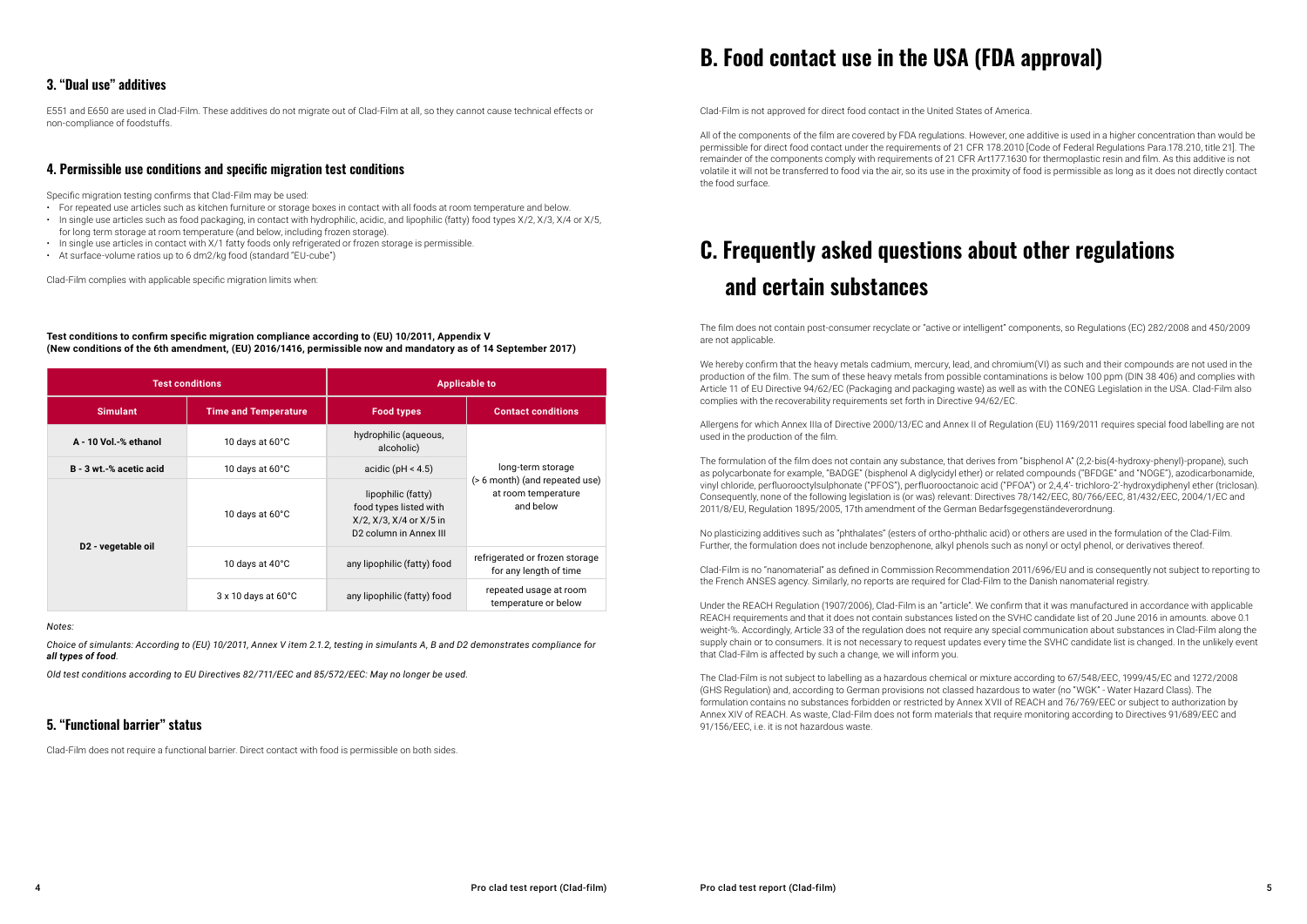We have confirmed that Clad-Film complies with the legal requirements of regulations applicable to food contact materials. It is the responsibility of the user to test the suitability of our products for the intended packaging design and process. We recommend a practical test. Consequently we accept no liability for losses arising from the inadequate suitability of our products for your product design or the inadequate suitability of your design for a particular food.

This DoC is intended for your company only and replaces all previous Declarations of Compliance for Food Contact for Europe and the USA. It is only valid for the original Clad-Film.



## **D. General remarks on this Declaration of Compliance for Food Contact**

**NOTES**